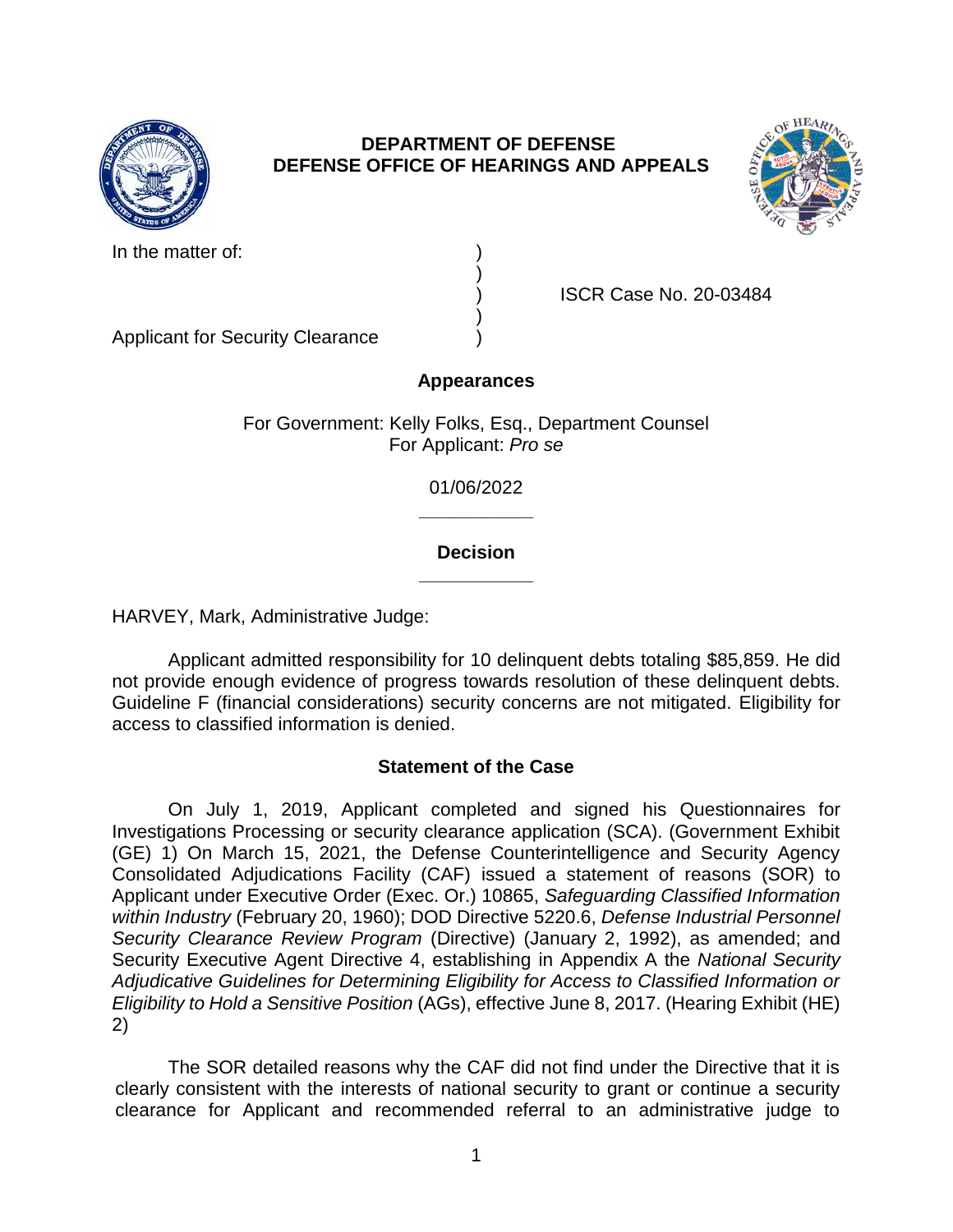determine whether a clearance should be granted, continued, denied, or revoked. Specifically, the SOR set forth security concerns arising under Guideline F (financial considerations). (HE 2) On June 3, 2021, Applicant provided a response to the SOR and requested a hearing. (HE 3)

requested a hearing. (HE 3)<br>On October 13, 2021, Department Counsel was ready to proceed. On October 29, 2021, his case was assigned to me. On November 2, 2021, DOHA issued a notice of scheduled in the vicinity of Arlington, Virginia using the DOD Microsoft Teams video teleconference system. (*Id*.) hearing, setting his hearing for November 17, 2021. (HE 1) His hearing was held as

 During the hearing, Department Counsel offered six exhibits. (Transcript (Tr.) 21- 22; GE 1-6) Applicant did not offer any exhibits. (Tr. 14) Applicant said he did not receive hearing and to receive the documents after the hearing. (Tr. 13-14) I advised him that he would be permitted to object to the documents after he received them or reopen his hearing if he wished. (Tr. 13-14, 23) On November 29, 2021, DOHA received a transcript of the hearing. Applicant was given 10 days after receipt of the documents to express any objections he may have for the Government's documents. (Tr. 23-24) The record was scheduled to close on December 17, 2021. (Tr. 60, 62) On December 24, 2021, I emailed Applicant and asked whether he had received GEs 1-6 and whether he wished to reopen the government documents before the hearing. (Tr. 13) He agreed to go forward with his the hearing or present additional documents. (HE 4)

 On December 24, 2021, I called Applicant and then I emailed the following paragraph to Applicant and Department Counsel based on our telephone conversation. I also provided Applicant the opportunity to comment on my message quoted below.

On December 24, 2021, I telephoned Applicant and asked him if he received Department Counsel's exhibits, and he said that he had. I asked if he had any objections to my consideration of them, and he said he did not. I asked if he wanted to [re]open the hearing, and he said he did not wish to reopen the hearing. I asked if he would send me an email about our conversation, and he said he did not wish to do so. He requested three months of delay in the issuance of my decision to enable him to improve his finances, and I denied the request. (HE 4)

 Applicant and Department Counsel did not provide any comments in response to this email.

 Some details were excluded from this decision to protect Applicant's right to privacy. Specific information is available in the cited exhibits and transcript. ISCR and ADP decisions and the Directive are available on the Internet.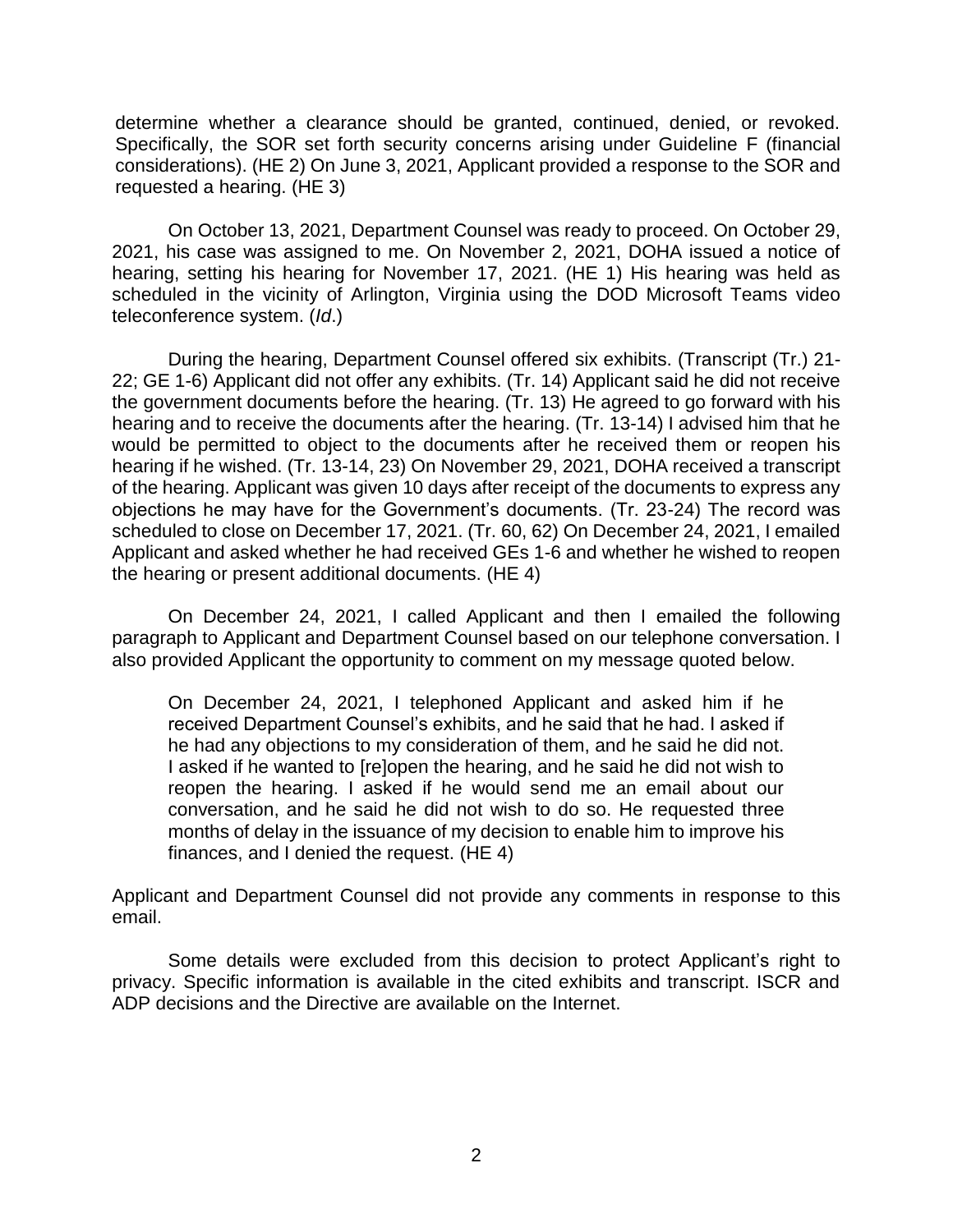#### **Findings of Fact**

In Applicant's SOR response, he admitted the SOR allegations in ¶¶ 1.a through 1.j with explanations. (Tr. 16; HE 3) Applicant's admissions are accepted as findings of fact. Additional findings follow.

 Applicant is 62 years old, and he is seeking employment as a translator. (Tr. 6, 8, 26; GE 1) In 1980, he graduated from high school, and in 1984, he was awarded a bachelor's degree. (Tr. 7, 27) He has not served in the military. (GE 1; GE 3) He served in Iraq as a translator from 2010 to 2011, and he held a security clearance at that time. (Tr. 8, 30) He was unemployed for about one year after returning from Iraq. (Tr. 30) In 2002, 2004, 2006, and 2014. (Tr. 9, 27) There is no evidence that Applicant violated his 1999, he married, and in 2018, he divorced. (Tr. 8-9, 26) His four children were born in employer's rules, committed criminal conduct, used illegal drugs, or abused alcohol. (GE 1; GE 2)

#### **Financial Considerations**

 Applicant attributed his delinquent debts to his divorce, and his decision to take income to pay his debts. (Tr. 19) About four months before his hearing, he sought professional help from a financial advisor with his debts. (Tr. 19) From July through August 2021, he was hospitalized on three occasions. (Tr. 20, 36-37) He was unable to work for four months. (Tr. 35-36) He has been working part time as a translator since responsibility for the marital debts. (Tr. 19) He was underemployed and lacked sufficient 2015. (Tr. 29) He also delivers food for restaurants. (Tr. 30, 54-55) He is currently receiving Social Security payments. (Tr. 55) He does not have any savings or retirement accounts. (Tr. 56-57)

 \$85,859 for the following amounts: \$25,651; \$24,161; \$16,858; \$5,545; \$3,495; \$2,851; garnish Applicant's pay; however, Applicant did not know the result of the lawsuits. (Tr. SOR ¶¶ 1.a through 1.j allege that Applicant had 10 delinquent accounts totaling \$2,517; \$478; \$335; and \$3,968. (HE 2) For 4 of the 10 debts, the creditors attempted to 38)

 Applicant stopped paying the SOR debts in 2017, except for SOR ¶ 1.b (\$24,161). (Tr. 33, 48, 52) The debts were generated for living expenses at a time when Applicant was unemployed. (Tr. 51-53) Due to lack of income, he did not make any payments on the other SOR debts. (Tr. 37, 48-50) He sought professional help with his debts from a financial advisor. (Tr. 34) His financial advisor is supposed to contact his creditors and discuss the debts with his creditors. (Tr. 36) He does not have a plan for resolving his SOR debts. (Tr. 38) He has given information to his financial advisor; however, he has not signed a contract with the financial advisor for services. (Tr. 50-51) He is relying on the financial advisor for help and advice about what he should do about his debts. (Tr. 38, 49) He has not received financial counseling. (Tr. 54)

As for the debt in SOR ¶ 1.b for \$24,161 for child support, Applicant explained that he provides some financial support to his family. (Tr. 39-44) He has receipts for the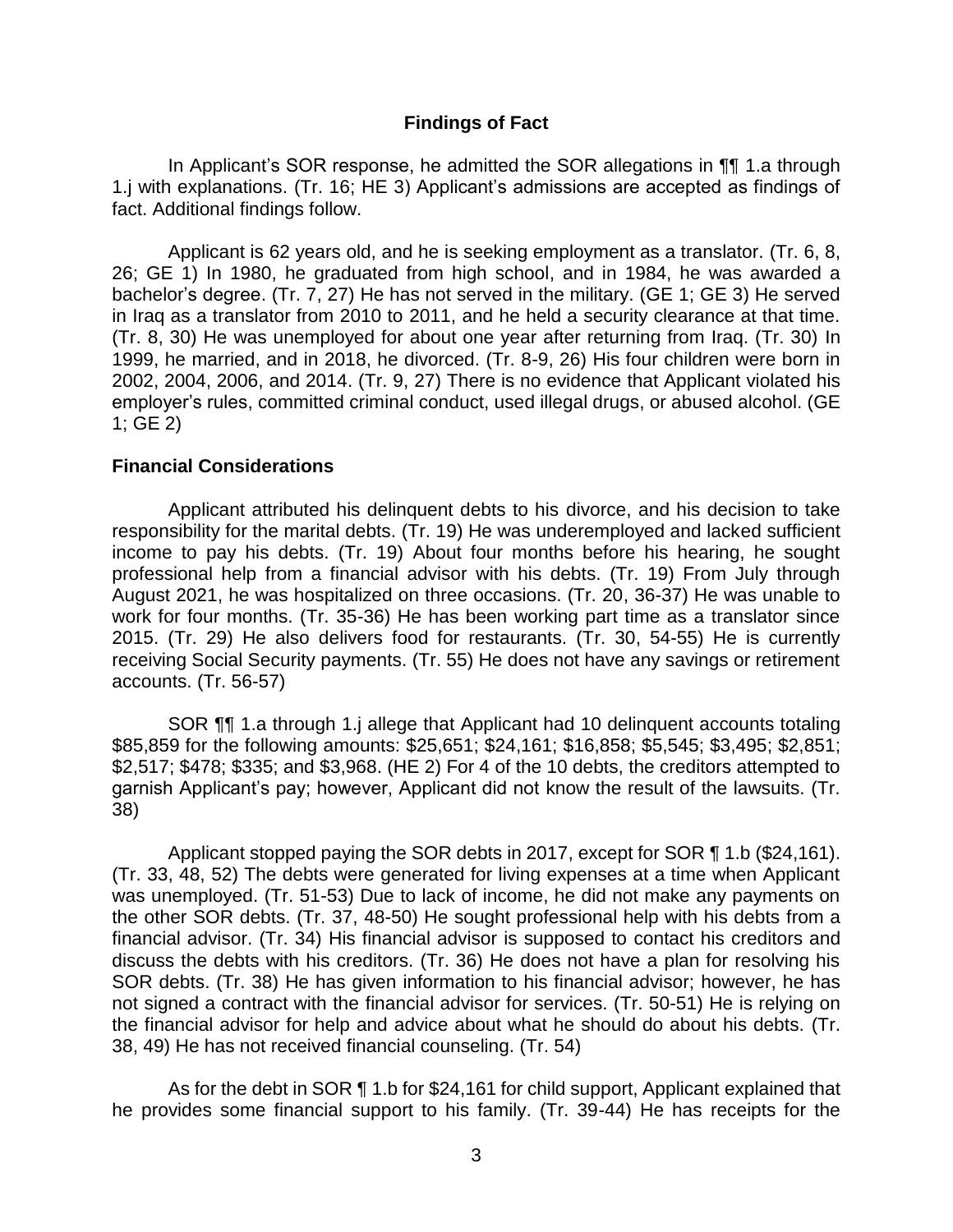payments he made to support his children. (Tr. 41) He purchased used cars for two of his daughters in 2017 and 2019. (Tr. 42-43) He has a lawyer who is helping with the child support debt. (Tr. 41) He said he is current on his child support debt. (Tr. 45)

 I requested that Applicant provide his federal income tax returns for the last five years to show his income. (Tr. 57-58) I requested that he provide documentation showing his history of making child support payments, and documentation concerning his agreement with the professional financial advisor. (Tr. 46-47, 60) He did not provide any post-hearing documentation.

#### **Policies**

 The U.S. Supreme Court has recognized the substantial discretion of the Executive Branch in regulating access to information pertaining to national security emphasizing, "no one has a 'right' to a security clearance." *Department of the Navy v. Egan*, 484 U.S. 518, 528 (1988). As Commander in Chief, the President has the authority to control access to information bearing on national security and to determine whether an individual is sufficiently trustworthy to have access to such information." *Id*. at 527. The President has authorized the Secretary of Defense or his designee to grant applicant's eligibility for access to classified information "only upon a finding that it is clearly consistent with the national interest to do so." Exec. Or. 10865, *Safeguarding Classified Information within Industry* § 2 (Feb. 20, 1960), as amended.

 Eligibility for a security clearance is predicated upon the applicant meeting the criteria contained in the adjudicative guidelines. These guidelines are not inflexible rules of law. Instead, recognizing the complexities of human behavior, these guidelines are applied in conjunction with an evaluation of the whole person. An administrative judge's overarching adjudicative goal is a fair, impartial, and commonsense decision. An administrative judge must consider all available, reliable information about the person, past and present, favorable and unfavorable.

 The Government reposes a high degree of trust and confidence in persons with access to classified information. This relationship transcends normal duty hours and endures throughout off-duty hours. Decisions include, by necessity, consideration of the possible risk the applicant may deliberately or inadvertently fail to safeguard classified information. Such decisions entail a certain degree of legally permissible extrapolation about potential, rather than actual, risk of compromise of classified information. Clearance decisions must be "in terms of the national interest and shall in no sense be a determination as to the loyalty of the applicant concerned." *See* Exec. Or. 10865 § 7. Thus, nothing in this decision should be construed to suggest that it is based, in whole or in part, on any express or implied determination about applicant's allegiance, loyalty, or patriotism. It is merely an indication the applicant has not met the strict guidelines the President, Secretary of Defense, and Director of National Intelligence have established for issuing a clearance.

 Initially, the Government must establish, by substantial evidence, conditions in the personal or professional history of the applicant that may disqualify the applicant from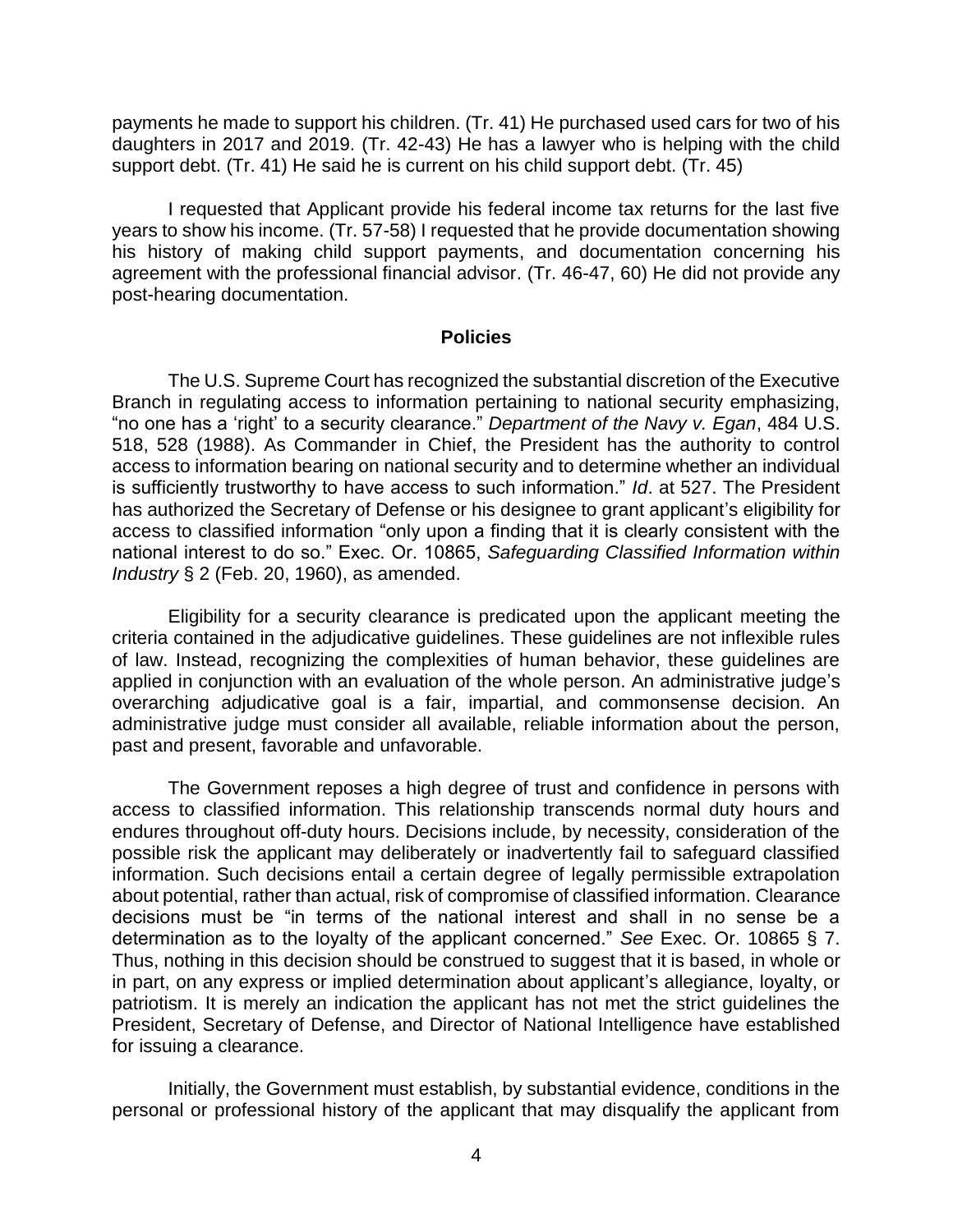being eligible for access to classified information. The Government has the burden of establishing controverted facts alleged in the SOR. *See Egan*, 484 U.S. at 531. "Substantial evidence" is "more than a scintilla but less than a preponderance." *See v. Washington Metro. Area Transit Auth.*, 36 F.3d 375, 380 (4th Cir. 1994). The guidelines presume a nexus or rational connection between proven conduct under any of the criteria listed therein and an applicant's security suitability. *See* ISCR Case No. 95-0611 at 2 (App. Bd. May 2, 1996).

Once the Government establishes a disqualifying condition by substantial evidence, the burden shifts to the applicant to rebut, explain, extenuate, or mitigate the facts. Directive ¶ E3.1.15. An applicant "has the ultimate burden of demonstrating that it is clearly consistent with the national interest to grant or continue his security clearance." ISCR Case No. 01-20700 at 3 (App. Bd. Dec. 19, 2002). The burden of disproving a mitigating condition never shifts to the Government. *See* ISCR Case No. 02-31154 at 5 (App. Bd. Sep. 22, 2005). "[S]ecurity clearance determinations should err, if they must, on the side of denials." *Egan*, 484 U.S. at 531; *see* AG ¶ 2(b).

## **Analysis**

### **Financial Considerations**

AG ¶ 18 articulates the security concern for financial problems:

 Failure to live within one's means, satisfy debts, and meet financial obligations may indicate poor self-control, lack of judgment, or unwillingness to abide by rules and regulations, all of which can raise questions about an individual's reliability, trustworthiness, and ability to protect classified or sensitive information. Financial distress can also be caused or exacerbated by, and thus can be a possible indicator of, other issues of personnel security concern such as excessive gambling, mental health conditions, substance misuse, or alcohol abuse or dependence. An individual who is financially overextended is at greater risk of having to engage in illegal or otherwise questionable acts to generate funds.

 The Appeal Board explained the scope and rationale for the financial considerations security concern in ISCR Case No. 11-05365 at 3 (App. Bd. May 1, 2012) (citation omitted) as follows:

 This concern is broader than the possibility that an applicant might knowingly compromise classified information in order to raise money in satisfaction of his or her debts. Rather, it requires a Judge to examine the totality of an applicant's financial history and circumstances. The Judge must consider pertinent evidence regarding the applicant's self-control, judgment, and other qualities essential to protecting the national secrets as well as the vulnerabilities inherent in the circumstances. The Directive presumes a nexus between proven conduct under any of the Guidelines and an applicant's security eligibility.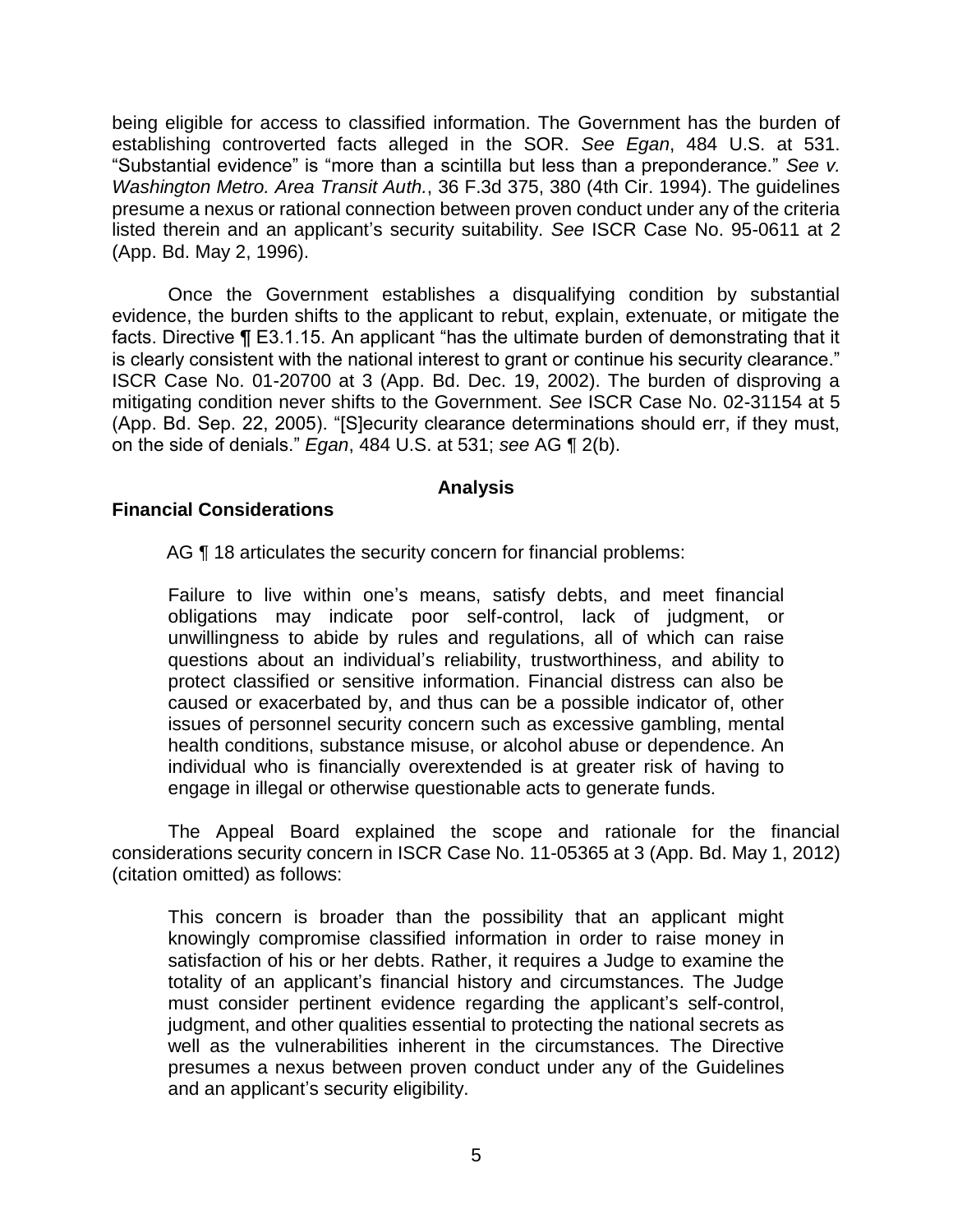AG ¶ 19 includes two disqualifying conditions that could raise a security concern and may be disqualifying in this case: "(a) inability to satisfy debts"; and "(c) a history of not meeting financial obligations." In ISCR Case No. 08-12184 at 7 (App. Bd. Jan. 7, 2010), the Appeal Board explained:

 It is well-settled that adverse information from a credit report can normally meet the substantial evidence standard and the government's obligations under [Directive] ¶ E3.1.14 for pertinent allegations. At that point, the burden shifts to applicant to establish either that [he or] she is not responsible for the debt or that matters in mitigation apply.

 19(a) and 19(c) requiring additional inquiry about the possible applicability of mitigating conditions. Discussion of the disqualifying conditions is contained in the mitigation (internal citation omitted). The record establishes the disqualifying conditions in AG ¶¶ section, *infra*.

Five financial considerations mitigating conditions under AG ¶ 20 are potentially applicable in this case:

 (a) the behavior happened so long ago, was so infrequent, or occurred under such circumstances that it is unlikely to recur and does not cast doubt on the individual's current reliability, trustworthiness, or good judgment;

(b) the conditions that resulted in the financial problem were largely beyond the person's control (e.g., loss of employment, a business downturn, unexpected medical emergency, a death, divorce or separation, clear victimization by predatory lending practices, or identity theft), and the individual acted responsibly under the circumstances;

 (c) the individual has received or is receiving financial counseling for the problem from a legitimate and credible source, such as a non-profit credit counseling service, and there are clear indications that the problem is being resolved or is under control;

 (d) the individual initiated and is adhering to a good-faith effort to repay overdue creditors or otherwise resolve debts; and

 (e) the individual has a reasonable basis to dispute the legitimacy of the proof to substantiate the basis of the dispute or provides evidence of actions past-due debt which is the cause of the problem and provides documented to resolve the issue.

In ISCR Case No. 10-04641 at 4 (App. Bd. Sept. 24, 2013), the DOHA Appeal Board explained Applicant's responsibility for proving the applicability of mitigating conditions as follows: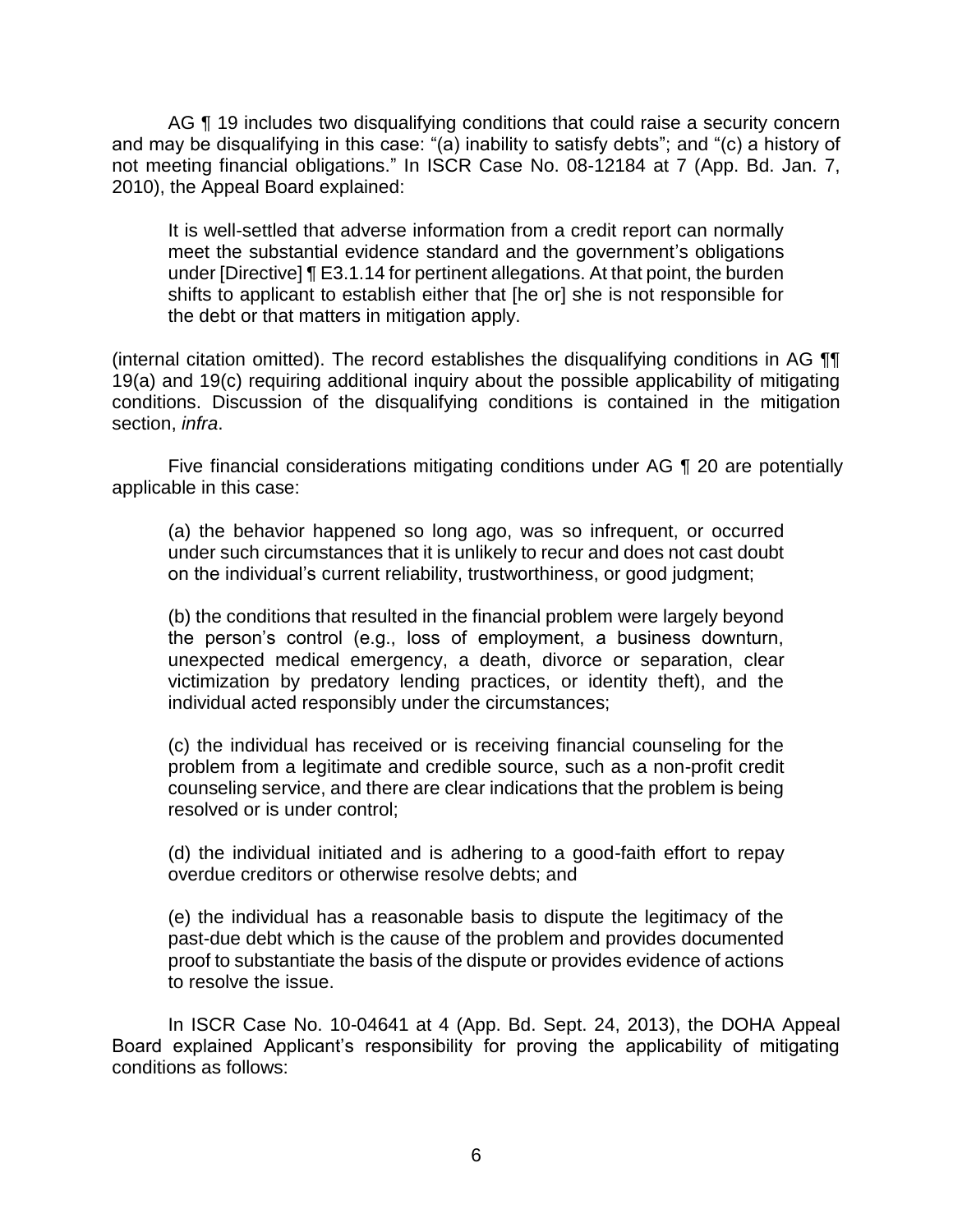Once a concern arises regarding an Applicant's security clearance eligibility, there is a strong presumption against the grant or maintenance of a security clearance. *See Dorfmont v. Brown*, 913 F. 2d 1399, 1401 (9th Cir. 1990), *cert. denied*, 499 U.S. 905 (1991). After the Government presents evidence raising security concerns, the burden shifts to the applicant to rebut or mitigate those concerns. *See* Directive ¶ E3.1.15. The standard applicable in security clearance decisions is that articulated in *Egan*, *supra*. "Any doubt concerning personnel being considered for access to classified information will be resolved in favor of the national security." Directive, Enclosure 2 ¶ 2(b).

 The SOR alleges Applicant has 10 delinquent accounts totaling \$85,859. A debt that became delinquent several years ago is still considered recent because "an applicant's ongoing, unpaid debts evidence a continuing course of conduct and, therefore, can be viewed as recent for purposes of the Guideline F mitigating conditions." ISCR Case No. 15-06532 at 3 (App. Bd. Feb. 16, 2017) (citing ISCR Case No. 15-01690 at 2 (App. Bd. Sept. 13, 2016)).

Circumstances beyond Applicant's control adversely affected his finances, including medical problems, underemployment, divorce, and unemployment. However, "[e]ven if Applicant's financial difficulties initially arose, in whole or in part, due to circumstances outside his [or her] control, the Judge could still consider whether Applicant has since acted in a reasonable manner when dealing with those financial difficulties." ISCR Case No. 05-11366 at 4 n.9 (App. Bd. Jan. 12, 2007) (citing ISCR Case No. 03- 13096 at 4 (App. Bd. Nov. 29, 2005); ISCR Case No. 99-0462 at 4 (App. Bd. May 25, 2000); ISCR Case No. 99-0012 at 4 (App. Bd. Dec. 1, 1999)). A component is whether he or she maintained contact with creditors and attempted to negotiate partial payments to keep debts current. Applicant did not provide supporting documentary evidence that he maintained contact with creditors. He indicated he contacted a financial advisor and intended for the financial advisor to contact his creditors and provide a plan for resolution of his delinquent accounts; however, there is insufficient information about his plan to mitigate financial concerns. He did not establish a track record of payments or good-faith mitigation of his delinquent SOR debts.

 Applicant did not describe any financial counseling. Applicant said he was responsible for the 10 SOR debts, except he said his child support was current. He did not provide sufficient documentation about why he was unable to make greater documented progress resolving the smaller debts in debts in SOR 11 1.h for \$478 and 1.i for \$335. He failed to provide updated documentation on the status of the 10 SOR debts, which was especially important for his child support debt because he said that debt was current. He did not provide proof of "in kind" payments for items such as cars sufficient to show they were equivalent to required child support payments. There is insufficient assurance that his financial problems are being resolved. Under all the circumstances, he failed to establish mitigation of financial considerations security concerns.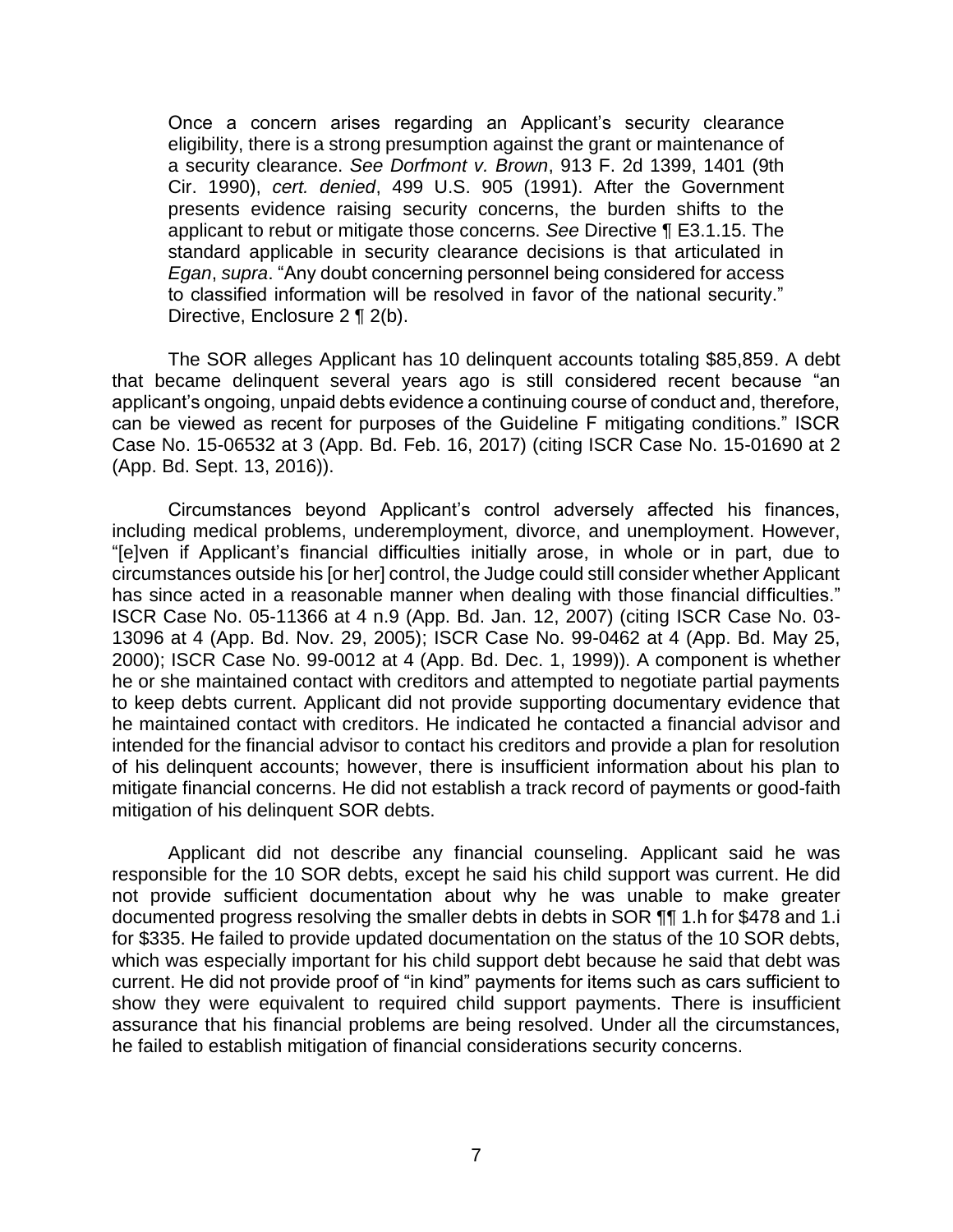#### **Whole-Person Concept**

 Under the whole-person concept, the administrative judge must evaluate an conduct and all the circumstances. The administrative judge should consider the nine adjudicative process factors listed at AG  $\P$  2(d): Applicant's eligibility for a security clearance by considering the totality of the Applicant's

(1) the nature, extent, and seriousness of the conduct; (2) the circumstances surrounding the conduct, to include knowledgeable participation; (3) the frequency and recency of the conduct; (4) the individual's age and maturity at the time of the conduct; (5) the extent to which participation is voluntary; (6) the presence or absence of rehabilitation and other permanent behavioral changes; (7) the motivation for the conduct; (8) the potential for pressure, coercion, exploitation, or duress; and (9) the likelihood of continuation or recurrence.

 clearance "must be an overall commonsense judgment based upon careful consideration of the guidelines" and the whole-person concept. My comments under Guideline F are incorporated in my whole-person analysis. Some of the factors in AG ¶ 2(d) were Under AG ¶ 2(c), "[t]he ultimate determination" of whether to grant a security addressed under that guideline but some warrant additional comment.

 Applicant is 62 years old, and he is seeking employment as a translator. In 1984, he was awarded a bachelor's degree. He served in Iraq as a translator from 2010 to 2011, and he held a security clearance at that time. He was unemployed for about one year after returning from Iraq. In 2018, he divorced, and he has four children, who were born in 2002, 2004, 2006, and 2014. There is no evidence that Applicant violated his employer's rules, committed criminal conduct, used illegal drugs, or abused alcohol.

 harmed by several circumstances beyond his control. These circumstances have made it very difficult for him to make sufficient income to address his delinquent accounts. He the financial considerations security concerns. Applicant served the United States in Iraq for one year (2010-2011). His contributions toward national defense weigh heavily in his favor. Aside from his finances, Applicant is an excellent candidate for a security Applicant provided important financial mitigating information. His finances were did not provide sufficient details about his income over the last five years to fully mitigate clearance.

 The evidence against grant of a security clearance is more substantial at this time. Applicant did not provide documentation about why he was unable to make greater responsible financial action raises unmitigated questions about his reliability, documented progress resolving the 10 delinquent SOR debts. His lack of documented trustworthiness, and ability to protect classified information. *See* AG ¶ 18.

 It is well settled that once a concern arises regarding an applicant's security clearance eligibility, there is a strong presumption against granting a security clearance. *See Dorfmont*, 913 F. 2d at 1401. "[A] favorable clearance decision means that the record